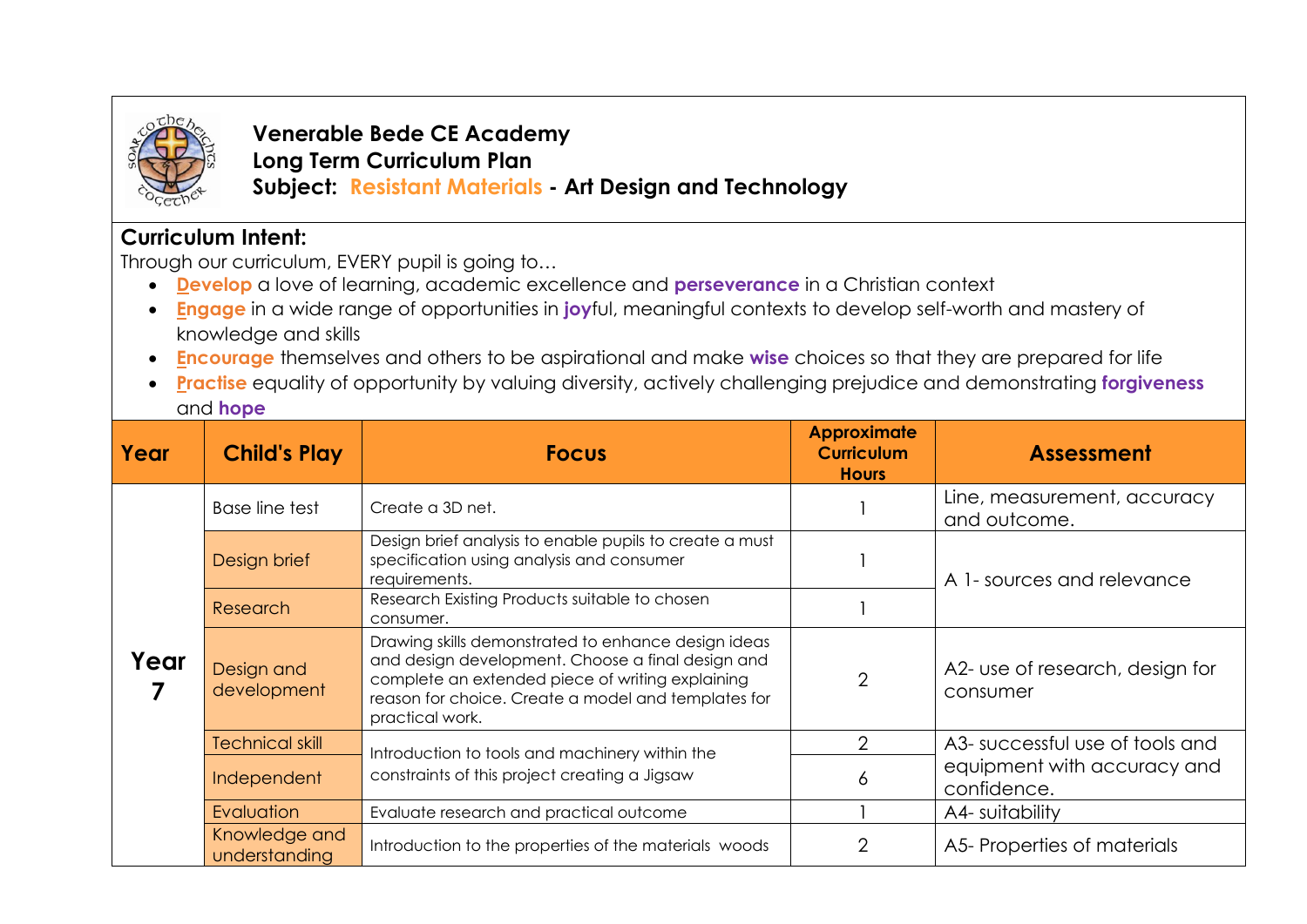**Year 7 Homework Overview: 3 homework set at key points of rotation to review and consolidate learning.** 

- **1. Research**
- **2. Extended writing**
- **3. Demonstration of knowledge and understanding**

|                                                                                                        | Design brief                   | Design brief analysis to enable pupils to create a must<br>specification using analysis and consumer<br>requirements                                         |   | A 1- sources and relevance                                                     |
|--------------------------------------------------------------------------------------------------------|--------------------------------|--------------------------------------------------------------------------------------------------------------------------------------------------------------|---|--------------------------------------------------------------------------------|
| Year<br>8                                                                                              | Research                       | Research mood board suitable to chosen consumer,<br>with extended evaluation                                                                                 |   |                                                                                |
|                                                                                                        | Design and<br>development      | Drawing skills demonstrated to enhance design ideas<br>and design development.<br>Create a Model of speaker. Create plan which has<br>quality control steps. |   | A2- use of research, design for<br>consumer                                    |
|                                                                                                        | <b>Technical skill</b>         | Introduction to new machinery.                                                                                                                               |   | A 3- successful use of tools and<br>equipment with accuracy and<br>confidence. |
|                                                                                                        | Independent                    | Develop use of machinery independently using<br>accuracy and safe working practice.                                                                          | O |                                                                                |
|                                                                                                        | Evaluation                     | Evaluate research and practical outcome                                                                                                                      |   | A4- suitability                                                                |
|                                                                                                        | Knowledge and<br>understanding | Introduction to construction techniques                                                                                                                      |   | A5-Properties of materials                                                     |
| Year 8 Homework Overview: 3 homework set at key points of rotation to review and consolidate learning. |                                |                                                                                                                                                              |   |                                                                                |
| 1. Research                                                                                            |                                |                                                                                                                                                              |   |                                                                                |

- **2. Extended writing**
- **3. Demonstration of knowledge and understanding**

| Year                      | Surface<br>enhancement<br>techniques | Develop and practise use of all techniques            | Term 1 | Each example and accuracy of<br>outcome.                                          |
|---------------------------|--------------------------------------|-------------------------------------------------------|--------|-----------------------------------------------------------------------------------|
|                           | Application                          | Apply knowledge understanding and skill               | Term 2 | Demonstrating technical application<br>using tools and equipment with<br>accuracy |
|                           | Construction                         | Develop practice specialist constructions technique's | Term3  | Understand properties of materials.                                               |
|                           | Independence                         | Apply knowledge understanding and skill               |        | Outcome using all                                                                 |
| Year 9 Homework Overview: |                                      |                                                       |        |                                                                                   |

**Mini projects to apply skill and demonstrate knowledge and understanding half termly.**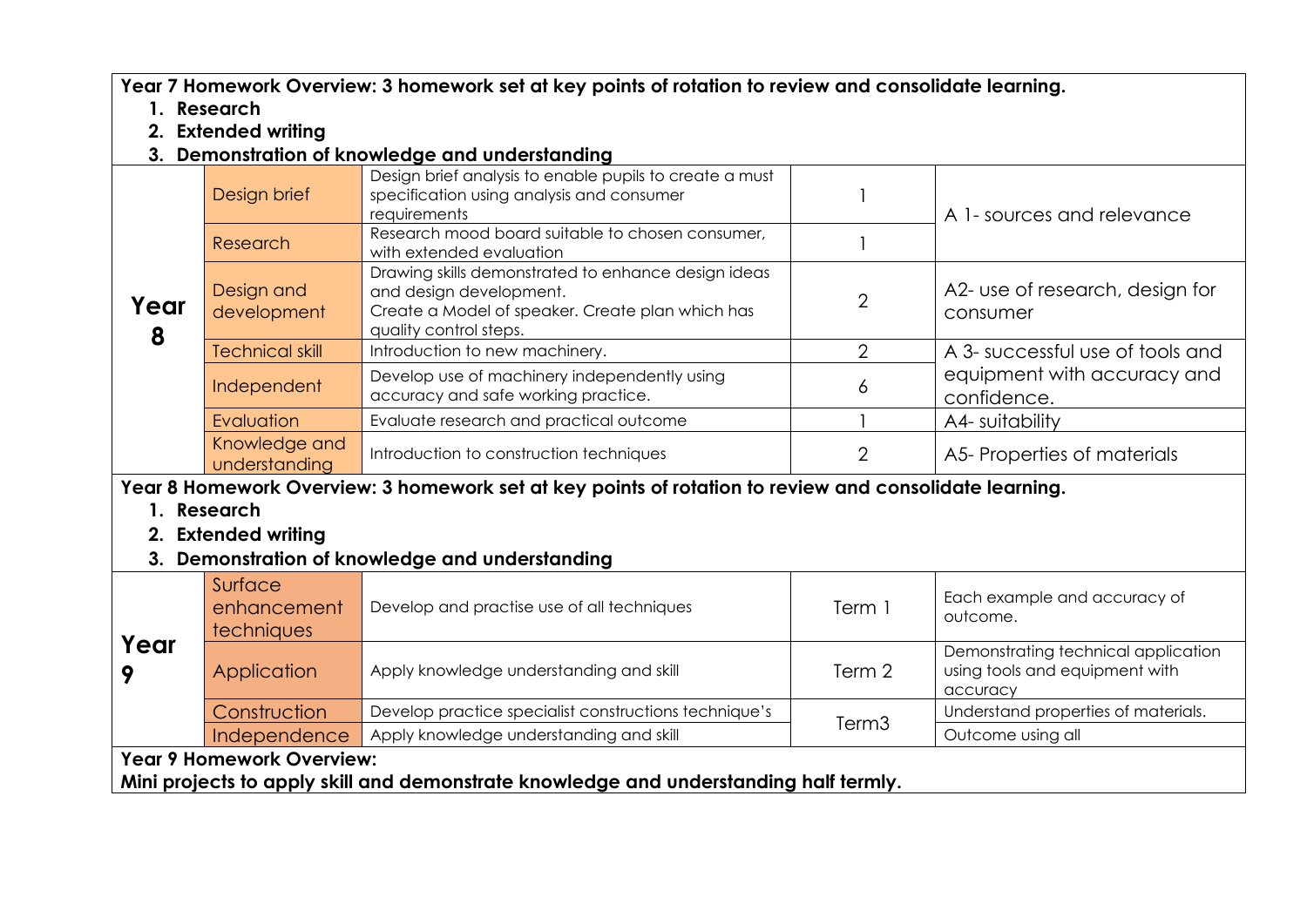| Year<br>10 | Core principles 1                                             | Materials and working properties<br>Energy generation and storage<br>Impact on emerging technology<br>Development of new materials<br><b>Mechanical devices</b><br>System approach to designing                       | Term 1            | Assessment criteria A |
|------------|---------------------------------------------------------------|-----------------------------------------------------------------------------------------------------------------------------------------------------------------------------------------------------------------------|-------------------|-----------------------|
|            | Core principles 2                                             | Materials- origins-working<br>Forces and stress<br>Foot print<br>Production<br>Specialist techniques and processors<br>Surface treatments and finishes                                                                | Term <sub>2</sub> | Assessment criteria B |
|            | Core principles 3                                             | Principles of making<br>Investigation<br>Work of others<br>Design strategies<br>Communication<br>Prototype<br>Selection of materials and working properties and<br>tolerances<br>Specialist techniques and processors | Term 3            | Assessment criteria C |
|            |                                                               | Year 10 Homework Overview: Throughout this unit pupils will be able to investigate and carry out research                                                                                                             |                   |                       |
| Year<br>11 | Identifying and<br>investigating<br>design<br>possibilities - | To identify a possible client for the NEA<br>To generate primary research through client interview<br>and target market questionnaire<br>To be able to present findings of interview and<br>questionnaire using ICT   | 4                 | Assessment criteria A |
|            | Producing a<br>design brief &<br>specification-               | To gather inspiration from the work of others to create<br>a case study<br>To analyse the findings from your investigation<br>(research) so far and identify next steps                                               | $\overline{2}$    | Assessment criteria B |
|            | Generating<br>design ideas-                                   | To be able to design imaginative, creative and<br>innovative products                                                                                                                                                 | 8                 | Assessment criteria C |
|            | Developing<br>design ideas                                    | To demonstrate ability to develop design features of a<br>product To carry out further investigation enable you<br>to move forward                                                                                    | 4                 | Assessment criteria D |
|            | Realising design<br>ideas                                     | To be able to demonstrate modelling skills to create<br>an initial prototype/toile of your idea<br>To demonstrate practical skills to make a<br>commercially viable final product                                     | 10                | Assessment criteria E |